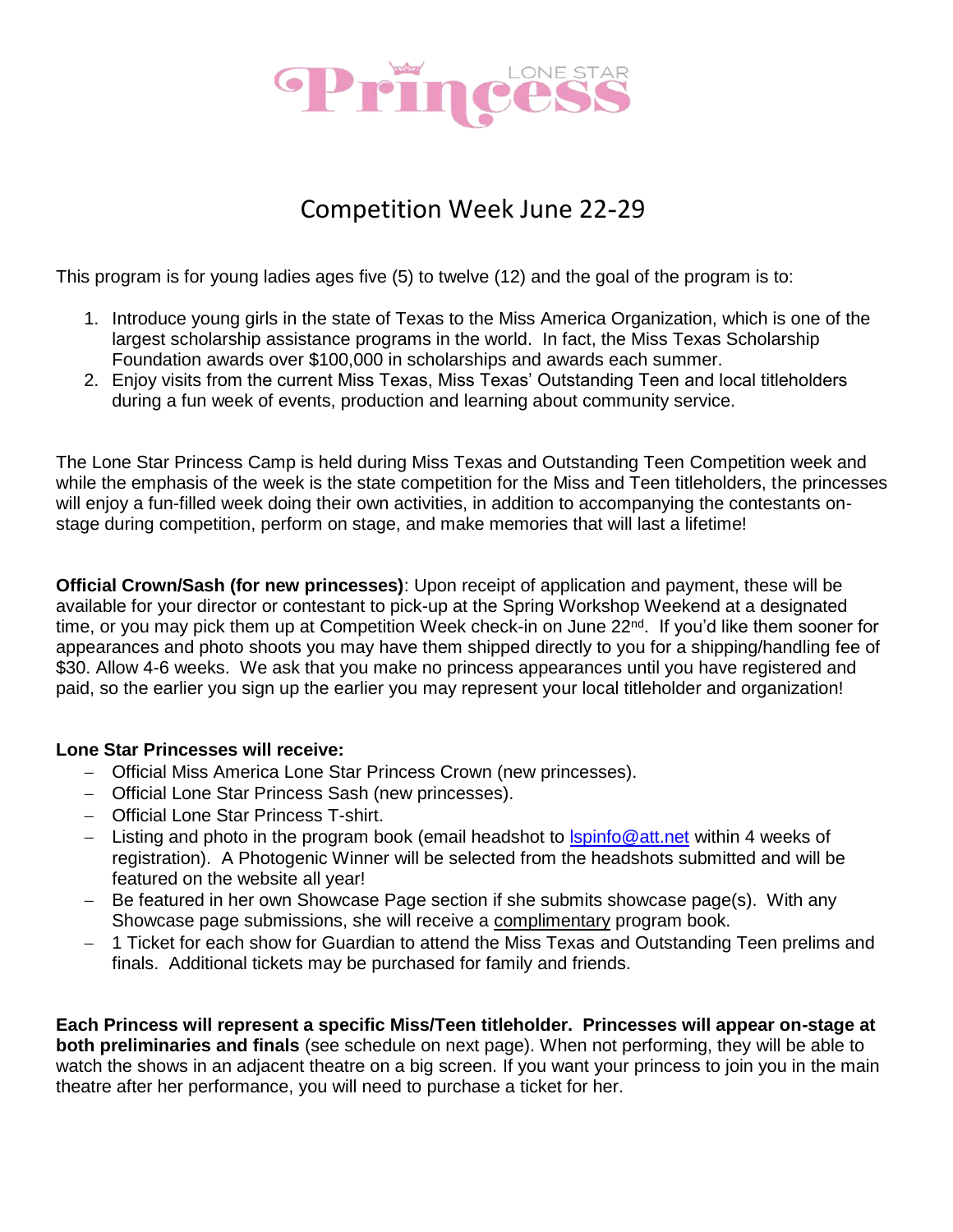

- *When:* June 22 June 29
- *Where:* Princess Camp week will take place during the Miss Texas Competition week at the hotel headquarters and competition venue (information on next page). They are next door to each other so it's very convenient.
- *Details:* The Miss and Teen State Competition is the primary emphasis of the week, but special attention is given to making sure the Princesses enjoy fun events and rehearsals.

Most people stay in the Miss Texas Headquarters hotel since it's in the center of the action and the competition venue is next door. Contestants, volunteers, family and friends stay here so you'll be right in the middle of the fun!

*Schedule:* Saturday: Check-in - Noon

*Rehearsals and events:*

Sunday-Saturday Activities and rehearsals are scheduled every day of the week

#### **\*\*\* Please plan to be available to drop off and pick up your princess throughout the day or assign someone to do so. A more in-depth schedule will be released by May 31st .**

*Showtimes & Events*: Princesses will perform in all prelims and final competitions). Additionally, there are optional activities they can be involved in:

| Saturday  | 7:00pm - Arrival & Masquerade Gala                                                                                                  |
|-----------|-------------------------------------------------------------------------------------------------------------------------------------|
| Tuesday   | 7:30pm - 1 <sup>st</sup> Miss preliminary                                                                                           |
| Wednesday | 7:30pm $-2nd$ Miss preliminary<br>Teen Group 1 will compete in Fitness                                                              |
| Thursday  | $3:00$ pm – 1 <sup>st</sup> Teen preliminary<br>Teen Group 2 will compete in Fitness<br>7:30pm $-$ 3 <sup>rd</sup> Miss preliminary |
| Friday    | 10:00am $-2nd$ Teen preliminary<br>7:30pm - Teen Final                                                                              |
| Saturday  | 7:30pm - Miss Final                                                                                                                 |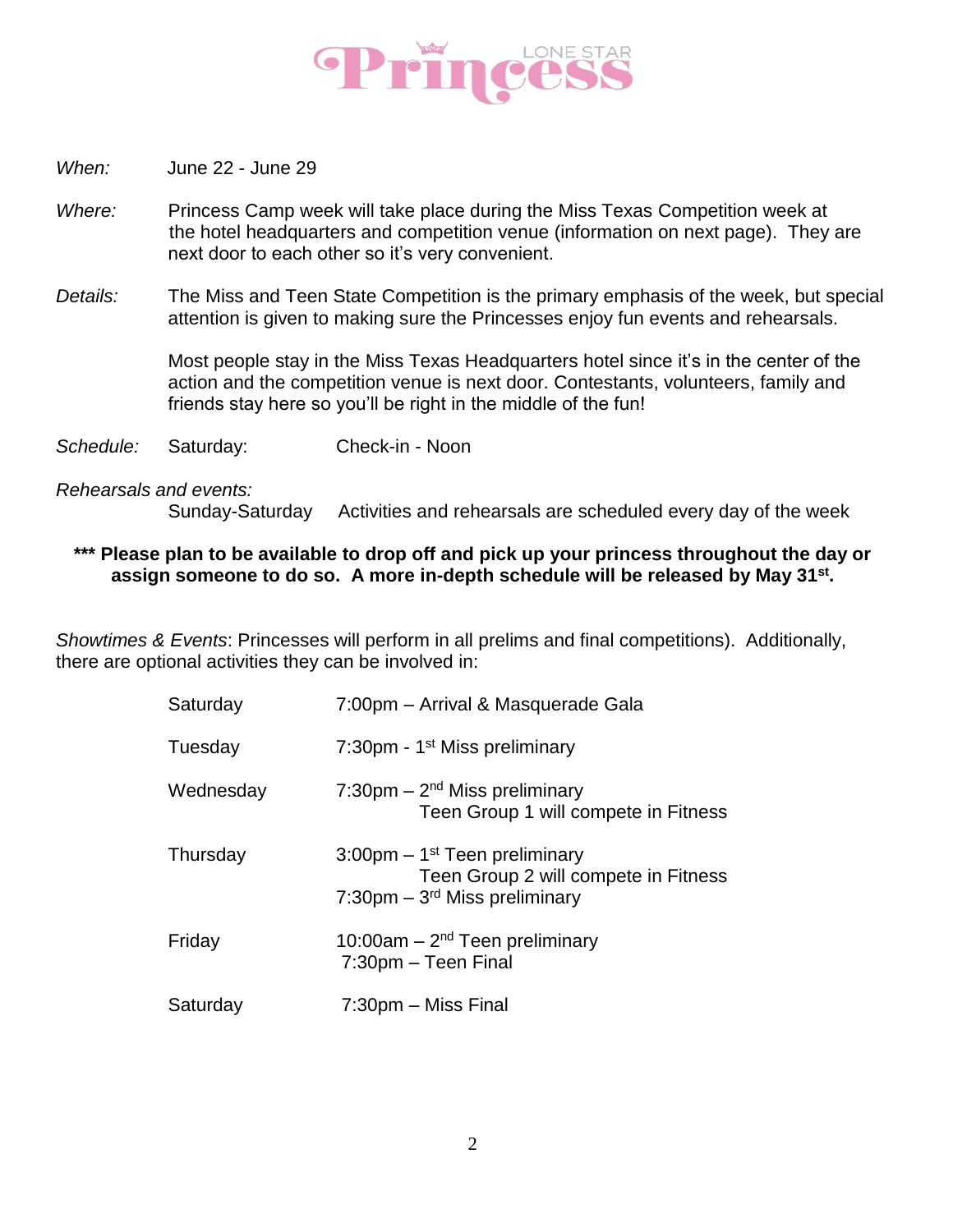H 2351 Performance Drive in Richardson, Texas o Ticket office: 972-744-4650 ر<br>+ www.eisemanncenter.co<mark>m</mark> **Venue:** Eisemann Center for Performing Arts

> l *\* To purchase additional competition tickets go to website above and order them directly.*  H  *Tickets will go on sale May 1st .*

> > a d

R

Hotel Headquarters: Renaissance Dallas Richardson Hotel 900 E. Lookout Drive a Richardson, Texas 75082

Note: Be in the center of the action! You're just an elevator ride away to the events all held at the hotel and venue, and just a walk across the street for the show each night. The hotel can sell out, so book your room early!

To get your special Miss Texas Fan Block price go to our website – [www.misstexas.org](http://www.misstexas.org/)

#### **DRESS REQUIREMENTS:** n a

## **Rehearsals**

- **Casual warm-ups, jeans, shorts, workout wear, etc. Tennis shoes, sneakers, dance**  i **shoes** (any color/kind). **Please no flip-flops.** s
- **Sweater/jacket** (the rehearsal hall is sometimes quite cool) **a** n

### **Crown & Sash**

• Please do not add "bling" or embellishments of any kind.

### **Competition Performances Attire**

- **Dressy, SOLID WHITE dress** (any style or type of fabric). No ivory or ecru and no other color. Try to stay away from dresses that are too full. Sashes, bows, appliqués, buttons, etc. l MUST be white, silver, or clear. Sparkles/stones must be clear or silver and at a minimum a (dress should be primarily white). The hem must fall between the knee and the ankle and s must NOT touch the floor. a l<br>.
- **Shoes - white, silver or clear** (age appropriate). For safety concerns, the shoes should be R secure when dancing, climbing stairs, etc. (no slides/slip-ons or high heels). i
- **Additional performance attire outfit (information to come)**

## **Miss Texas Arrival & Masquerade Gala (ticketed, optional event)**

• Any fancy/party dress (color, length, and style of your choice) age appropriate.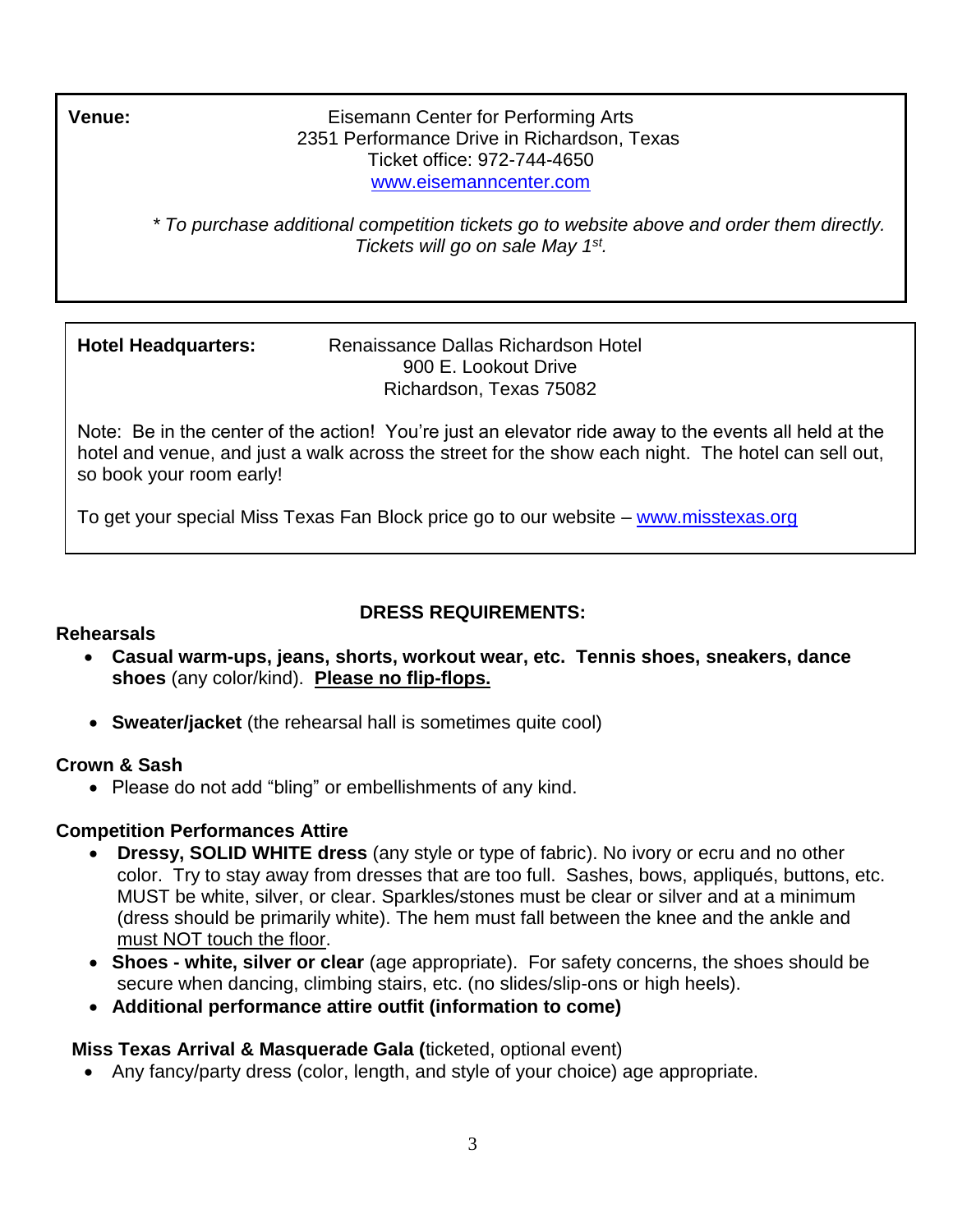

#### **Competition Week Details**:

- **Housing** All Lone Star Princesses, their families and friends are responsible for their own housing and meals during competition week. Competition Headquarters Hotel reservations can be made on the Miss Texas website [\(www.misstexas.org\)](http://www.misstexas.org/).
- **Tickets** Tickets are available for purchase for the Miss Texas Arrival and Masquerade Gala and the Awards Reception that take place during competition week at the hotel. Parents may purchase additional Competition tickets at the Eisemann for family and friends, as well as reserve your complimentary seat, through the Eisemann Center at [www.eisemanncenter.com.](http://www.eisemanncenter.com/)
- **Emails/Communication** You will receive emails from the Lone Star Princess Chair [\(lspinfo@att.net\)](mailto:lspinfo@att.net) regarding any announcements or instructions. Make sure the email address we have for you is one you check regularly, and on the weekend (not a work email address). Expect to receive emails up until the day before Competition Week.
- **Rehearsals**  On stage rehearsals are mandatory. Please plan for your princess to attend all rehearsals, preliminaries and finals.

## **Please submit princess photo (head and shoulders only - no crown) within 4 weeks of registration (but NO LATER than 5/15) to [lspinfo@att.net](mailto:lspinfo@att.net)**

**Questions to [lspinfo@att.net](mailto:lspinfo@att.net)**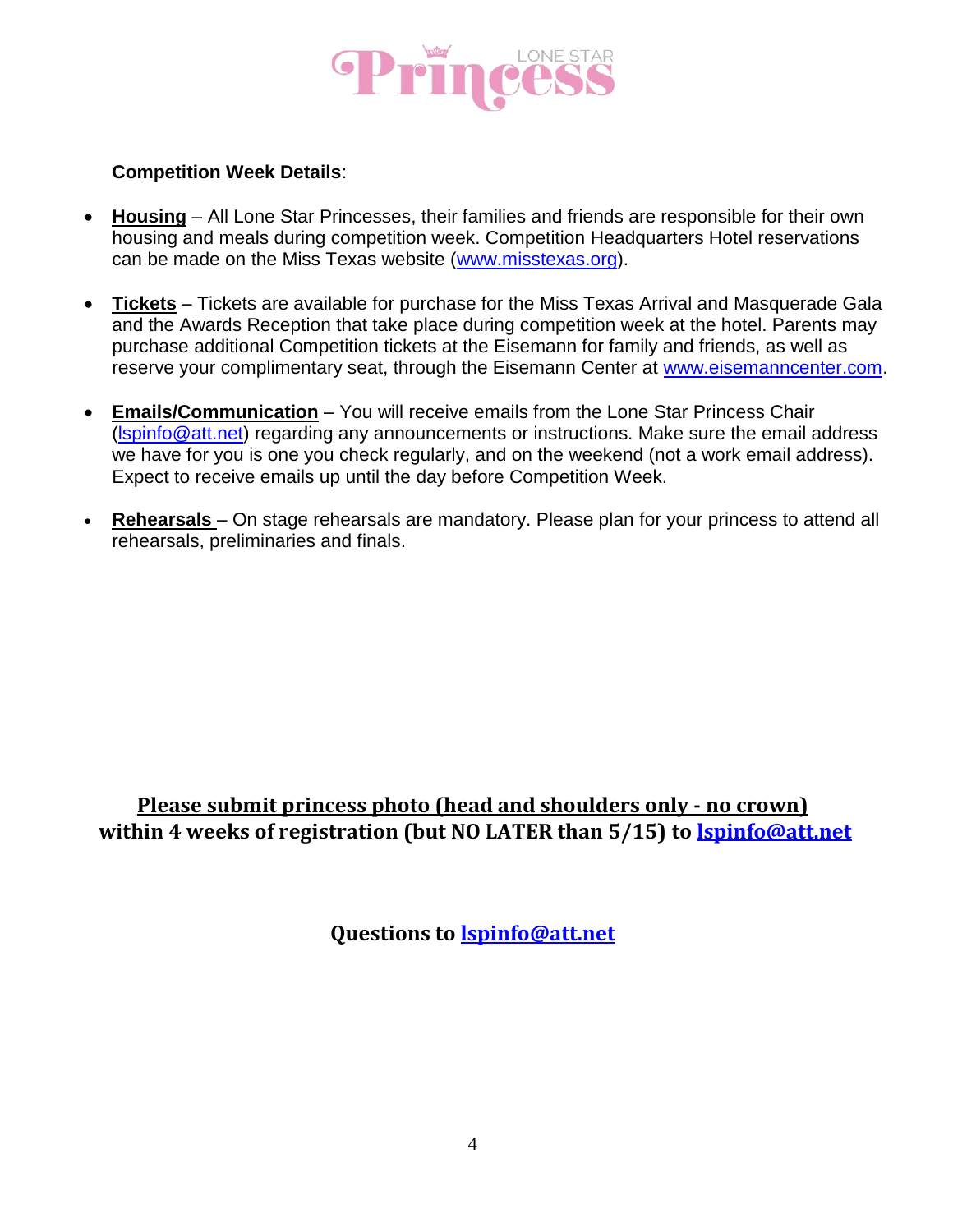

# SHOWCASE PAGE OPPORTUNITY!

Your Princess can be showcased in the official Miss Texas Program Book just like the big girls!

#### **What are Showcase pages?**

Showcase pages encompass three types:

- Promotional pages showcase your princess in a very up close and personal way
- Good Luck pages family and friends can wish her well and show their support
- Business ads hometown businesses can promote their business and receive in return marketing and promotion by you on your social media, and on the Miss Texas website and phone app

All of these pages are dedicated to YOUR PRINCESS and will be in her very own section of the program book!

> Princess Cost: \$250 b/w \$500 full color

Deadline to submit pages: May  $1<sup>st</sup>$ Deadline to pay: June 1st Email pages to [janm@misstexas.org](mailto:janm@misstexas.org) (specs on next page)

### **Win 3 Exciting Prize Packages!**

- **Cover Model – Whoever has the most pages (minimum 5 pages to qualify) will be featured on the Miss Texas website!**
- **Photogenic Winner - A panel of judges will select a Photogenic Winner Model. Princesses may submit as many Showcase Pages as desired. The Photogenic winner will be featured on the Miss Texas Website!**
- **Princess Castle Club – With 10 pages your princess will have a private lunch with Miss Texas and Miss Texas' Outstanding Teen in the Presidential Suite! She will also be featured in a special location in the program book.**